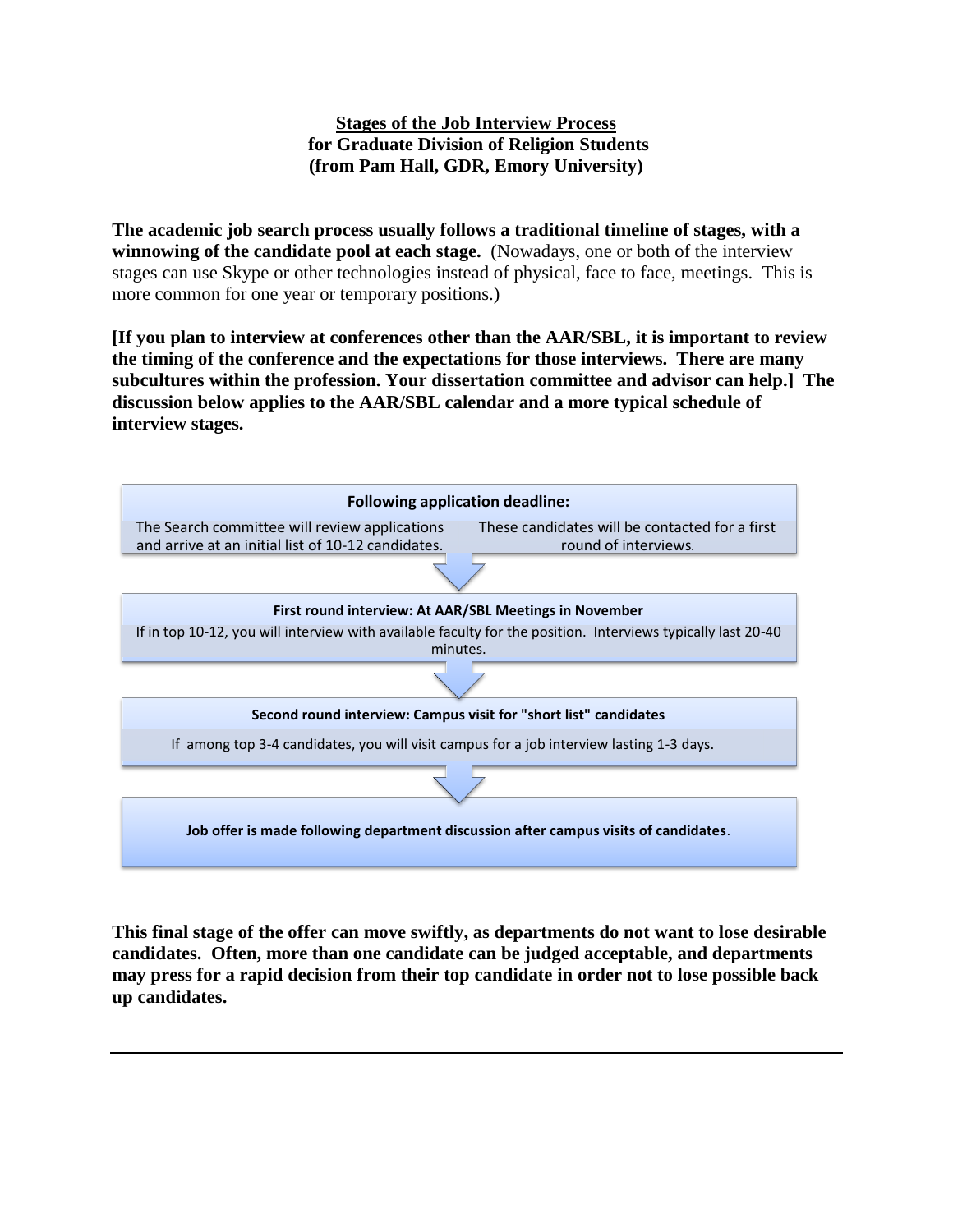There are some tried and true strategies for enhancing your performance at both rounds of the interview process, initial and short list. Below you will find some advice for job interviews. Please note:

- It is important to supplement and check what is here in conversation with your advisors and committee.
- It can be crucial to ask departments for guidance at the time they issue invitations. Especially for the campus visit, it is appropriate to ask questions about your itinerary and the department's wishes for presentations.

## **Advice and information for the First Round Interview: at the AAR/SBL meetings**:

- 1. These interviews usually last between 20-40 minutes. There may be a small number of interviewers present or all department faculty available. They may do a number of these meetings in a back to back schedule, so *bring your energy.* Show good humor, poise, and genuine interest in them. These attitudes will go a long way towards making you stand out as a candidate.
- 2. Expect questions about what your research is: have a short summary of what you are writing on in your head ready to go. Be able to convey what you are doing to a general audience and to say what is interesting and rewarding about it. Do not focus on minutiae but on the whole structure of your project and its rewards.
- 3. Faculty may ask about what you would like to teach, and have some responses ready in mind as well. Their position ad may give you some indication of what they need you to teach, and you may want to look at what has been offered in their department atlas as well --but it is also nice for them to know about what you are just interested in, beyond their needs. They may really be excited about what you can also bring to their teaching line-up, beyond their articulated requirements.
- 4. More on teaching: Departments often have general education requirements they must support, as well as specialist needs. Bear in mind that they may be very interested in how you can support introductory or general ed courses of various kinds--e. g. , in world religions, in religious histories, in religious ethics, in religion and science. These kinds of courses can be very exciting as well as important for the well-being of the department. Think creatively.
- 5. Faculty may ask about *how* you would teach a certain class--have some texts and insights ready to share. They are just trying to glean what sort of teacher you would be, what your goals and approach might be….your suggestions do not have to be comprehensive, just interesting and rewarding.
- 6. This may not be a good time to hand out additional material like syllabi; you will have a short time with them for this meeting, so keep their eyes on you. Do not distract them.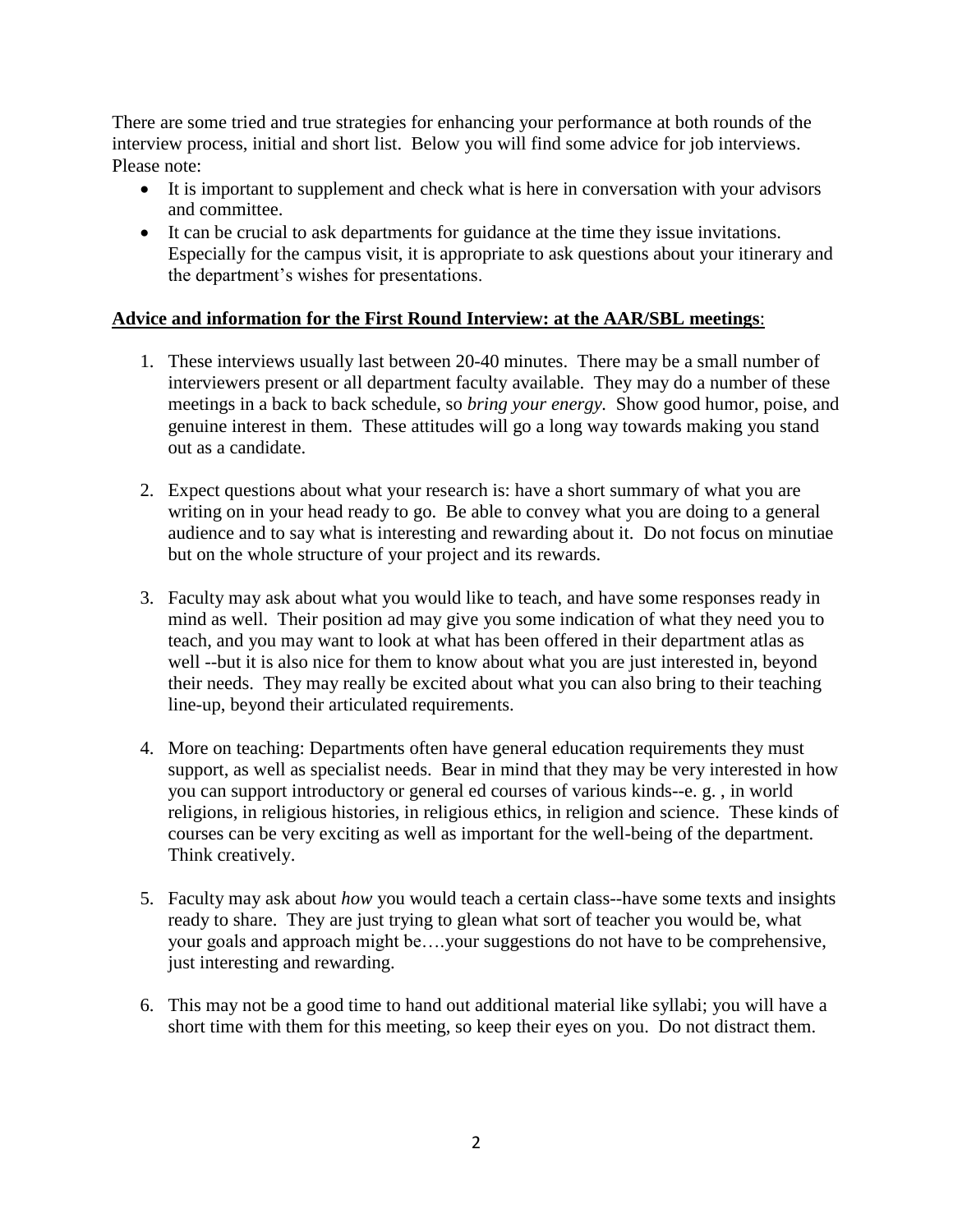- 7. Dress professionally but also comfortably. You do not have to wear a designer suit, but you need to show you have a sense of what is appropriate. Do not dress in a way that makes too bold or provocative a statement. This is not a date; it is a job interview.
- 8. The goal of this interview is to make it to the next stage. Give it your best and do not try to over-interpret the response you are getting during the interview. Often interviewers themselves could not tell you who they will choose until all the interviews are done and their discussion takes place.
- 9. No matter what you discuss, one thing the interviewers are always considering is what sort of colleague you would be. So project what is desirable: intellectual energy, good humor, tact. If you enjoy the conversation, chances are they will too. This can only help.

## **Advice and Information for the Second Round Interview: the Campus Visit.**

- 1. Making it to this stage indicates a department's very strong interest in you. During this interview, they are as interested in appealing to you as you are in making a good impression on them. Evaluation goes both ways, so keep your eyes open.
- 2. Prepare for this campus visit by doing some solid online research on the interests of the faculty, on the department curriculum, and on the school. Some people suggest reading something by each faculty member you will be speaking to. You may certainly still have questions (which is good), but it is important to appear to have taken the trouble to be informed. Always have a pen and a notepad with you, to write down information and to jot down helpful questions.
- 3. Ask prior to the campus visit about guidelines for whatever presentations you will be asked for. How long will you have? Are they wanting a paper which is a piece of your dissertation? Or a more sweeping talk-through of the project as a whole? Either way, be sure to leave plenty of time for questions. Aim your talk at a general academic audience- -this is not a presentation for your dissertation committee faculty. Make the talk enjoyable and interesting. Show enthusiasm and good humor in the presentation and in your responses to questions. You can show confidence and commitment to your project without grandiosity. Be open to learning from the questions you get.
- 4. Be very astute about the use of AV technologies for your presentation (e.g. PowerPoint). If these malfunction, they can scuttle the energy and focus of the presentation. Even when they perform as planned, they may be dry and encourage passivity in the audience. Presentations are not just for understanding your research better; they can be clues to how effective and engaged a teacher you are. *Be sure* to tell your interview arrangers in advance what your AV/presentation needs will be and ask for some time to test the equipment prior to your talk.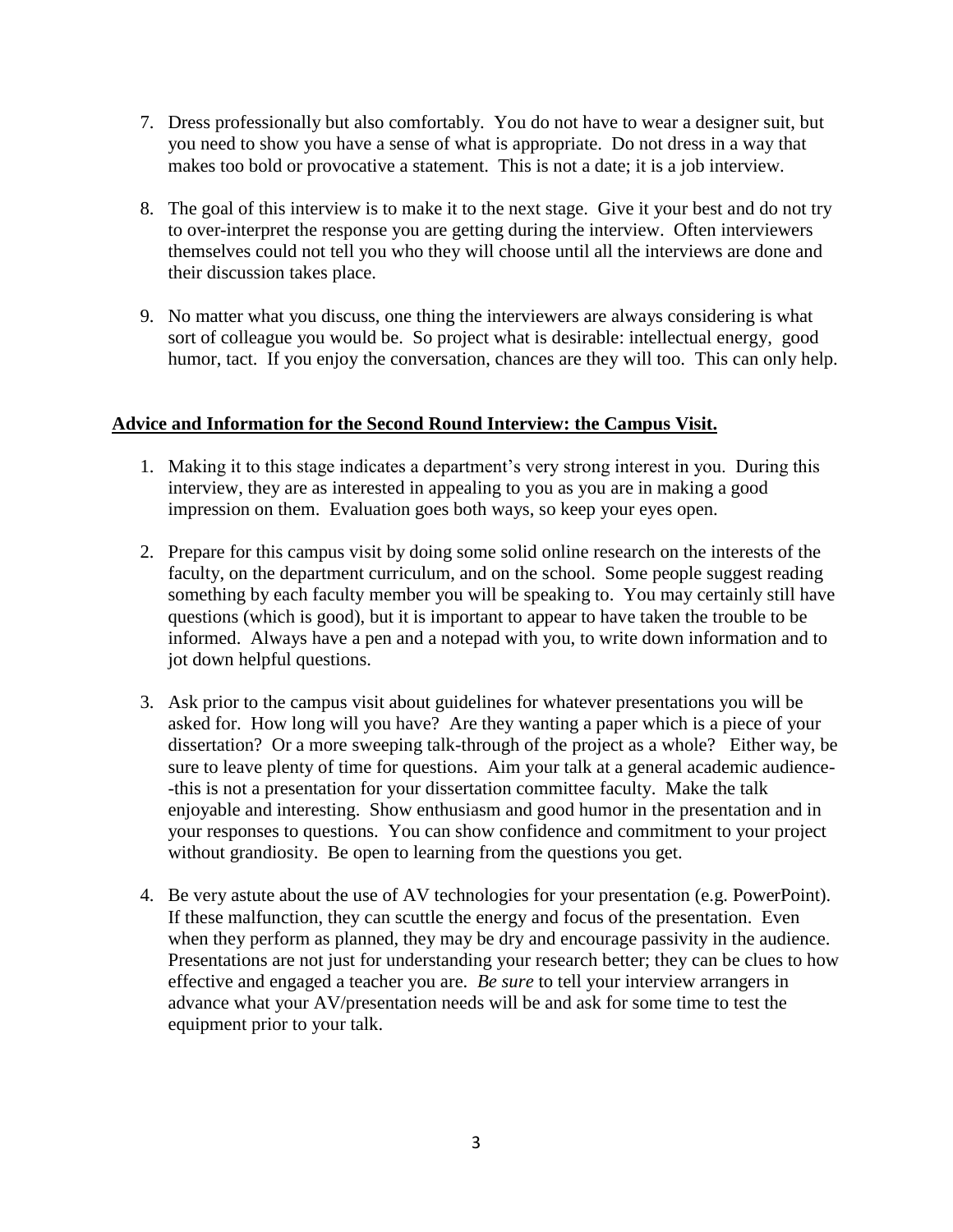- 5. These campus interviews can be very intense in scheduling. You will be speaking to many people over the course of a day, sometimes over meals and into the evening. Go into the interview well rested and take things as they come.
- 6. Special tip: always carry a "comfort pack" with you of things you may want: a travel size toothbrush and toothpaste, hand sanitizer, protein bars, water, tissues, chap stick. Even when you sit down for a meal, you may be too keyed up or too engaged in talk to eat fully. The snack bars can really help tide you over.
- 7. Do not over-caffeinate -- this can make you irritable and lead to energy "crashes." Be aware of how much alcohol you are drinking at dinners--you want to keep your wits about you. This is a job interview.
- 8. It is again very important to dress professionally but also comfortably. You will be working hard. Layers can help you adapt to unpredictable changes in temperature. Shoes should be comfortable and keep you sure-footed.
- 9. Let your interviewers bring up questions of salary and other possible areas of negotiation. Take your cues from them. Salary may not be raised until an offer is tendered.
- *10.* You may be asked certain sorts of (inappropriate) questions: are you married? Will your partner relocate with you? Are you pregnant or do you plan to become pregnant? What are your religious commitments? *Decide in advance how you will handle these and do so with graceful firmness* … When in doubt, we suggest you smile and say "I am confident I can meet my professional responsibilities." Some questions may be inappropriate, but they can still come your way.
- 11. The campus visit is again an opportunity for the interviewing faculty to consider you as a long term colleague. Be willing to share in a friendly way what your interests and hobbies are, even beyond the parameters of the job. This can help them to develop a more complete picture of you as a person. It is good to know your colleagues have lives beyond the department.
- 12. You can expect questions over the course of the visit about what your research *trajectory* will be: where do you see your work going in the future, beyond the dissertation? Think over some substantial remarks you might offer as a response.
- 13. Departments need to consider what sort of "citizen" you will be: can you organize things? Can you do certain sorts of service when the time comes? Do you have leadership potential? They will consider temperament in this, of course, but also may look for evidence that you have talent or experience in this area.